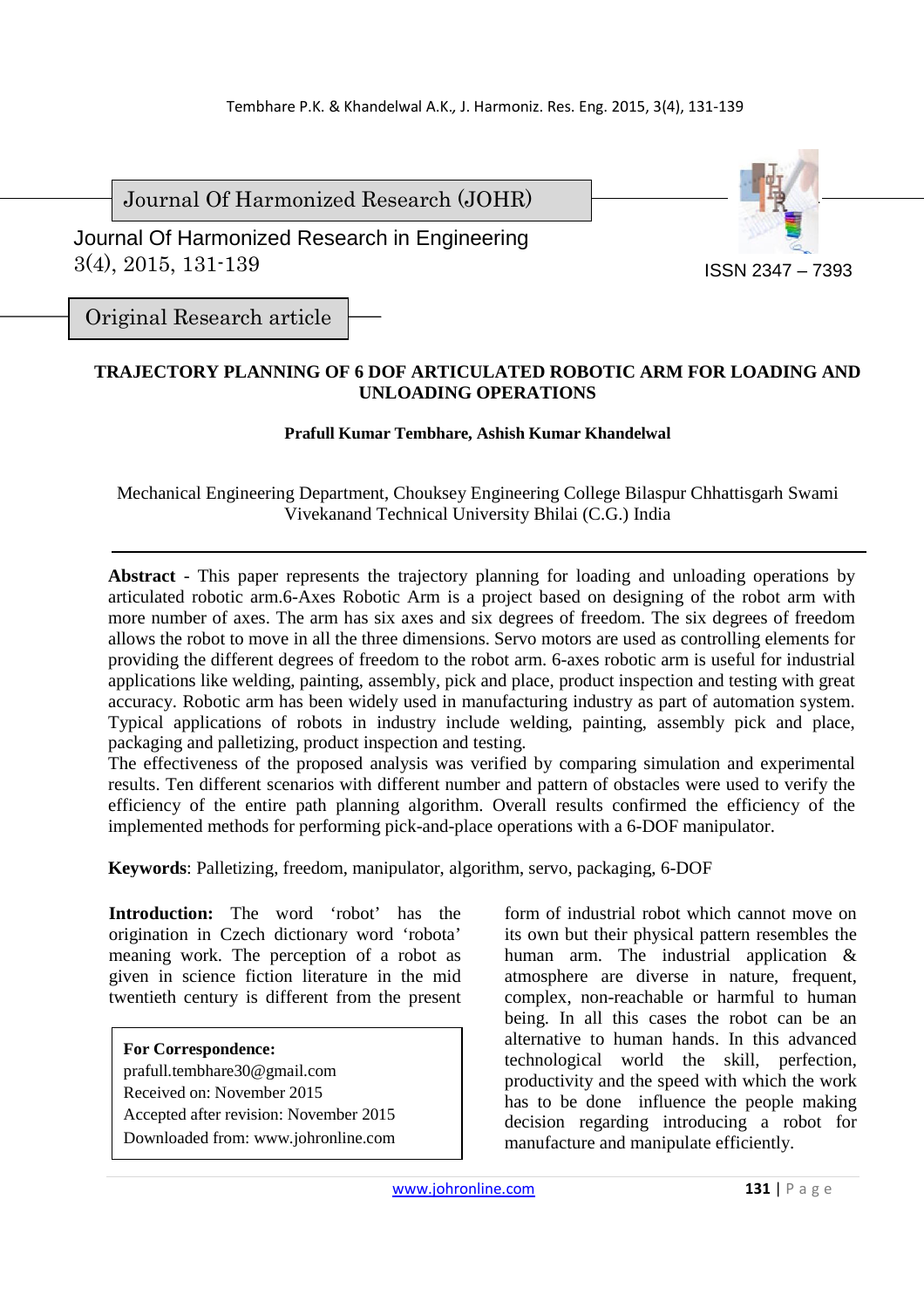The articulated industrial robot is patterned to look like human hand with upper arm, fore arm and finger at the end. The chest and the arm are corresponded by the links in the manipulator. The robot joints represent the shoulder, elbow and the wrist. The robot fingers are called endeffectors which may be a tool or a gripper which is a holding device. The opening & closing or a movement can be a mechanical mechanism. The movement is programmed by a computer.

The goal of trajectory planning is to describe the requisite motion of the manipulator at a time sequence of point/link/end effectors location and derivatives of locations, which are generated by 'interpolating" or "approximating" the desired path by a polynomial function .The space curve that the manipulator hand moves along from an initial to final location is called path. These time base sequence locations, also called time law history obtained from the trajectory planning serve as reference input or "control set points" to the manipulators control system, in turn assures that the manipulator executes the planned trajectories. A systematic approach to the trajectory problem is to view the trajectory planner as box as shown in fig 1





## **Overview of Industrial Robotics**

There is a common delusion of electrical engineers that mechanical phenomena are simple because they are visible. They also had little training in the industrial engineer's realm of material handling, manufacturing processes, manufacturing economics and human behavior in factories. As a result, many of the experimental tasks in those laboratories were made to fit their robot's capabilities but had little to do with the real tasks of the factory. Modern industrial arms have increased in capability and performance through controller and language development, improved mechanisms, sensing, and drive systems. In the early to mid 80's the robot industry grew very fast primarily due to large investments by the

automotive industry. The quick leap into the factory of the future turned into a plunge when the integration and economic viability of these efforts proved disastrous. The robot industry has only recently recovered to mid-80s revenue levels.

Tesla is better known as the inventor of the induction motor, AC power transmission, and numerous other electrical devices. Tesla had also envisioned smart mechanisms that were as capable as humans. These robots do not resemble the romantic android concept of robots. They are industrial manipulators and are really computer controlled "arms and hands". Industrial robots are so different to the popular image that it would be easy for the average person not to recognize one.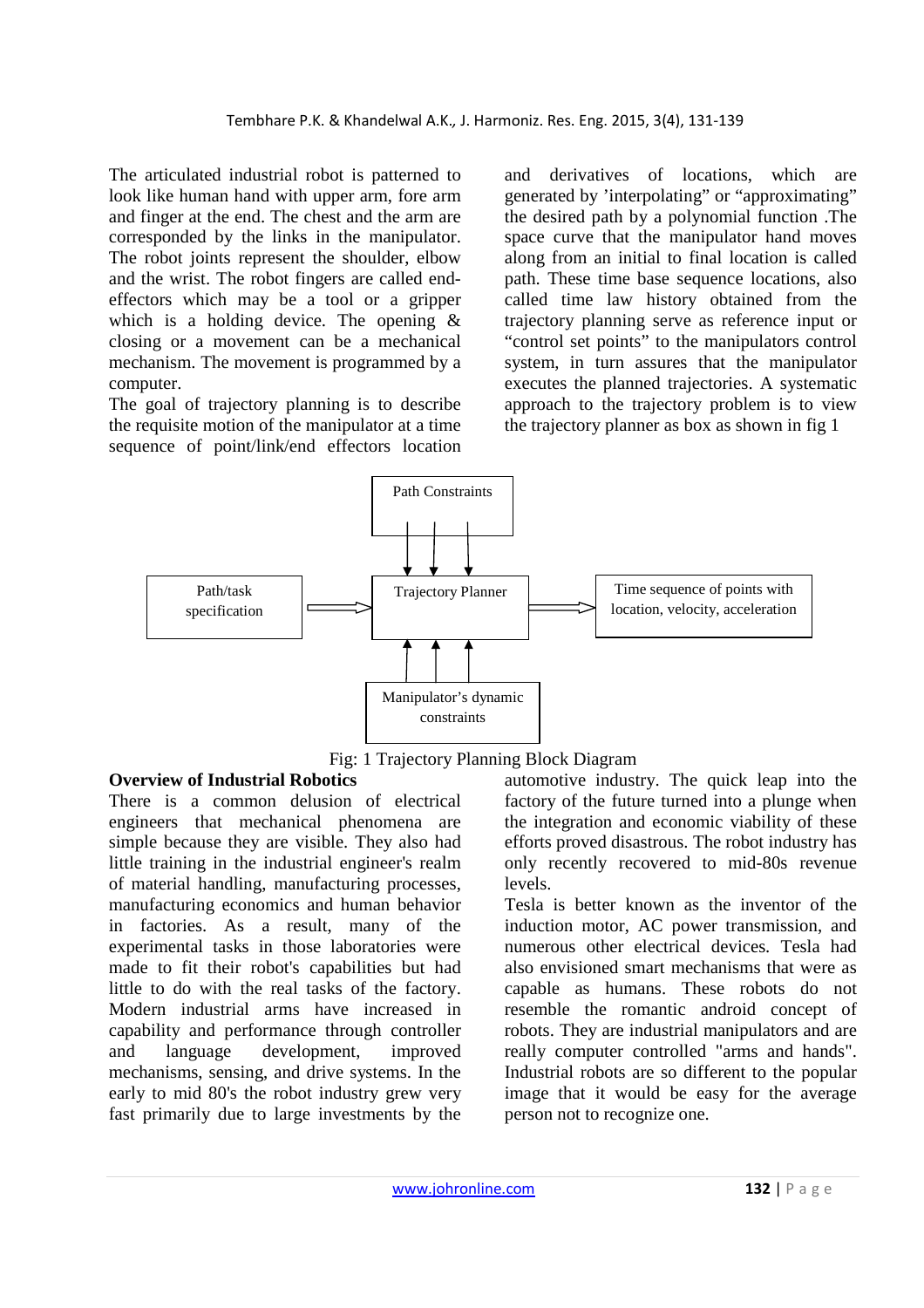**Benefits of Robotics:** Robots offer specific benefits to workers, industries and countries. If introduced correctly, industrial robots can improve the quality of life by freeing workers from dirty, boring, dangerous and heavy labor. It is true that robots can cause unemployment by replacing human workers, but robots also create jobs for robot technicians, salesmen, engineers, programmers, and supervisors. The benefits of robots to industry include improved management control and productivity and consistently high quality products. Industrial robots can work tirelessly night and day on an assembly line without any loss in performance. As a result, they can greatly reduce the costs of manufactured goods. Because of these industrial benefits, countries that effectively use robots in their industries will have an economic advantage in global markets.

# **Robot Design Process**

- Defining the Problem
- Identifying the purpose of a construction
- Identifying specific requirements

The need to determine what problem you are trying to solve before you attempt to design and build a robot to solve a problem. Take the time to study a number of different situations and once decided what the situation is and understand exactly what the problem is then write a design brief in a log book (this will be your working document as you work on your robot. This log book can be a paper notebook or an electronic document.) This is a short statement which explains the problem that is to be solved.

# **Research and Designing**

- Gathering information
- Identifying specific details of the design which must be satisfied
- Identifying possible and alternative design solutions
- planning and designing a appropriate structure which includes drawings

## **Creating A Protoype**

- Testing the design
- Troubleshooting the design

First ideally think of at least three different ways to solve the problem before concentrate on any one in particular. Sketches and notes are required at this stage. Create prototypes using Lego for this step. Once created a Lego prototype, take a digital picture of it. Print out the picture and notes. Once settled on one solution, go back over the list of specifications you have made. Make sure that each specification is satisfied. Now it the time to produce some working drawings. These are the drawings that will assist for constructing the prototype of your structure. Choose to do your drawings by hand or you might want to use a draw program on the computer to assist you.

## **Planning for Trajectory**

First select the initial & final location of the tool tip, so that the velocity & acceleration can be decided for this particular location. Normally the initial & final locations are considered as zero. Normally there are two types of trajectory planning 1) joint space trajectory planning 2) Cartesian space trajectory planning. In joint space trajectory, trajectory is obtained in desired form by means of set of polynomial equation. In Cartesian space trajectory planning, trajectory is obtained in straight line form.

## **Problem Description**

Pick-and-place operations can be performed by separating such operations into several tasks to be solved individually. It is also the number of independent inputs required to drive all the rigid bodies in the mechanical system. Examples:

- $\triangleright$  A point on a plane has two degrees of freedom. A point in space has three degrees of freedom.
- $\triangleright$  A pendulum restricted to swing in a plane has one degree of freedom.
- $\triangleright$  A planar rigid body (or a lamina) has three degrees of freedom. There are two if you consider translations and an additional one when you include rotations.
- $\triangleright$  The mechanical system consisting of two planar rigid bodies connected by a pin joint has four degrees of freedom. Specifying the position and orientation of the first rigid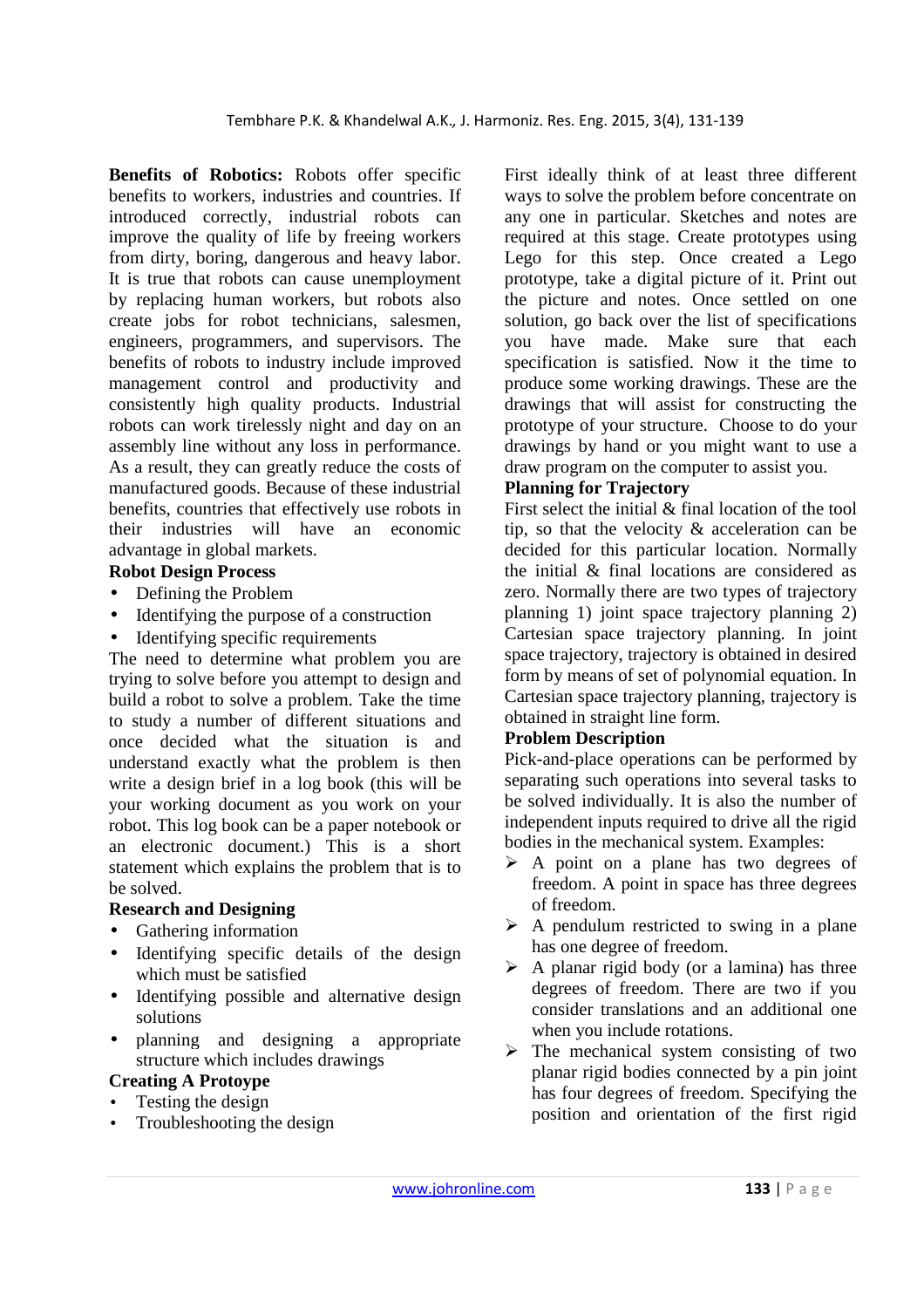body requires three variables. Since the second one rotates relative to the first one, we need an additional variable to describe its motion. Thus, the total number of independent variables or the number of degrees of freedom is four.

- $\triangleright$  A rigid body in three dimensions has six degrees of freedom. There are three translator degrees of freedom. In addition, there are three different ways you can rotate a rigid body. For example, consider rotations about the x, y, and z axes. It turns out that any rigid body rotation can be accomplished by successive rotations about the x, y, and z axes. If the three angles of rotation are considered to be the variables that describe the rotation of the rigid body, it is evident there are three rotational degrees of freedom.
- $\triangleright$  Two rigid bodies in three dimensions connected by a pin joint have seven degrees of freedom. Specifying the position and orientation of the first rigid body requires six variables. Since the second one rotates relative to the first one, we need an additional variable to describe its motion. Thus, the total number of independent variables or the number of degrees of freedom is seven.

**Objective:**Although up to eight joint configurations can be found for specific positions and orientations of the end-effector for the 6-DOF robotic arm, locations with singular configuration exist. Such singular configurations are known as singularities and are characterized by the loss of degrees of freedom in the system. The knowledge of these singular configurations is critical because these configurations may represent not just the boundary of the workspace, but also regions in which the end-effector presents motion difficulties. As such, the primary objective of the design is to have an instrument with a wrist, an 8 mm diameter instrument shaft to be able to fit in between the ribs, an actuated needle holder as the end-effectors, and an embedded 6 DOF

force/torque sensor to measure the endeffectors' forces and torques. Suturing is the target surgical task for the system.

# **Formulation of Work**

The aim of this project is to design the trajectory of 6 DOF robotic arm used for milling machine loading/unloading the part with better control & accurate positioning of the part. These equations are force-mass-acceleration and torque-inertia-angular acceleration relationship. These equations are also used to see the effect of different inertial load on the robot so, the dynamic equations allow us to investigate the relationship between different elements of the robot & design its component appropriately.

In this project work, the stages of robot trajectory design are carried out as follow:

- 1) Selection of mechanical design of links and joint: To design a robot which has to follow the pick & place activities, the robot has 6 rotary joint J1, J2, J3, J4, J5, J6 viz. base joint, shoulder, elbow, wrist1,pitch & wrist 2 and 6 links.
- 2) Calculation of joint torque at each joint: To calculate the joint torque at each joint we have to form Jacobean matrix at each joint by using the equation of arm dynamics and also we have to form force matrix which include the mass of each link, using these two matrix we calculate joint torque
- 3) Selection of 4-3-4 trajectory segment: It means we divide the trajectory in three segments, first segment is denoted by fourth order polynomial equation, second segment is denoted by third order polynomial equation & last segment is denoted by fourth order polynomial equation.
- 4) Calculation of velocity and acceleration at each joint: By considering joint space trajectory planning by knowing the joint angle and time required to reach this position at each joint we calculate the velocity & acceleration at each joint with the equation of 4-3-4 trajectory.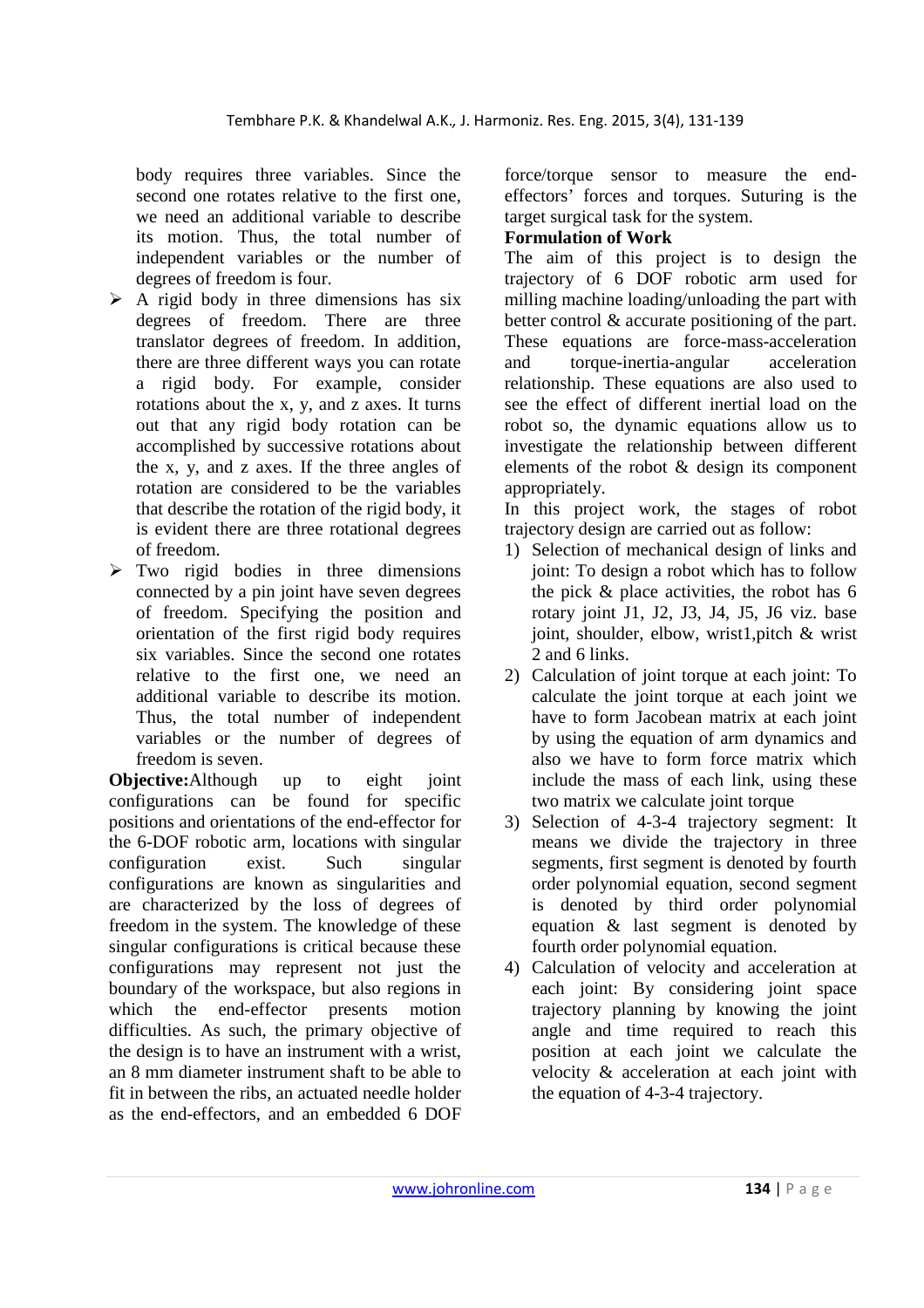5) Development of program on c++: By using the equation of velocity, acceleration & torque we developed a program to calculate it. In this program the input is joint angle and the output is velocity, acceleration & torque.

## **Mechanical Description Of 6 Dof Robotic Arm**

From fig 2, the stand point of load, the major joint of robot will be J1 since it carries the entire robot's mechanism in addition to the gripper & payload. J1 is the base joint of robot, it is the rotary twisted joint. This joint will require large servo motor to drive it. First axis it can revolve to  $300^{\circ}$  from  $-150^{\circ}$  to  $+150^{\circ}$ . The power transmission is carried out by timing belt drive through joint 1. J2is the second joint called as shoulder joint. it is rotary joint being the second axis, it can play an angle between 0 to  $150^\circ$  J3 is the third joint called as the elbow joint, and it is a rotary joint, being third axis play 0 to 150°. Joint J4 is fourth joint called as wrist 1 joint. It can perform rotation up to 340° from 0 to 340°. Joint J5 is fifth joint called as pitch joint. An angle of 180° can be obtained from fifth axis which makes the robot flexible to pick & place the objects. Joint J6 is the sixth joint called as wrist 2 joint. The small additional wrist in place of the sixth axis will revolve up to 330° which gives much more flexibility to handle job.

| Joint<br>No. | Joint<br>name | Joint<br>type | Joint<br>axis | Link<br>length<br>(mm) |
|--------------|---------------|---------------|---------------|------------------------|
|              | Base          | Twisted       | Major         | 170                    |
| 2            | Shoulder      | Rotary        | Major         | 308                    |
| 3            | Elbow         | Rotary        | Major         | 320                    |
| 4            | Wrist 1       | Twisted       | Minor         | 89                     |
| 5            | Pitch         | Rotary        | Minor         | 80                     |
| 6            | Wrist 2       | Twisted       | Minor         | 78                     |

**Table1: mechanical description of robot ARM** 

## **Kinematic Parameters Of 6 DOF Robotic Arm**

The design of 6 DOF robot requires to develop arm equation for this link coordinate diagram is

constructed. Once a set of link coordinates is assigned using the DH algorithm, we can then transform from coordinate transformation matrix by multiplying several of these coordinate transformation matrices together, we arrive at a composite coordinate transformation matrix which transforms or maps tool coordinate into base coordinates. This composite homogenous coordinate transformation matrix is called the arm matrix.



### *Fig: 2 Kinematic parameter of 6 DOF robot*  **The Arm Matrix**

There are 4 steps involved in constructing the homogenous transformation matrix which maps frame i coordinates into frame i-1 coordinate as given below by transferring frame i-1 to frame i.

| <b>Operation</b> | <b>Description</b>                   |
|------------------|--------------------------------------|
|                  | Rotate $L_{i-1}$ about by $\theta_i$ |
|                  | Translate $L_{l-1}$ about by $d_l$   |
|                  | Translate $L_{i-1}$ along by $a_i$   |
|                  | Rotate $L_{i-1}$ about by $\alpha_i$ |

The composite homogenous transformation can be expressed follow:

 $T_{k-1}(\theta_i, d_1\mathbf{z}_i, \alpha_i) = \text{serverw}(d_i\theta_i, 3)$ ecrew $(\mathbf{z}_i, d_1\mathbf{1})$ rco,  $-Ca_4S\theta_1 = S\alpha_4S\theta_1$  $\mathbf{a}_i\mathbf{C}\mathbf{0}_i$  $T_{i-1}^i = \begin{bmatrix} S\theta_i \\ S\theta_i \\ 0 \end{bmatrix}$ Ca<sub>3</sub>S0<sub>2</sub>  $S_{0L_2}CO_2$ as0.  $S_{\text{M}_2}$  $Ca<sub>2</sub>$ œ, lа  $\alpha$  $\mathbf{r}$  $\mathbf{1}$ 

 $Where \mathcal{C}\theta_i = cos\theta_i$ ,  $Sa_i = sin\alpha_i$ ,  $Ca_i = cos\alpha_i$ ,  $S\theta_i = sin\theta_i$ 

Where  $\mathbf{T}_{i-1}^{i}$  denotes the transformation from coordinates frame to coordinate from i-1. In general, t denotes a homogenous coordinate transformation, the superscript being the index of the source coordinates frame and subscript being the index of destination. Since the robot is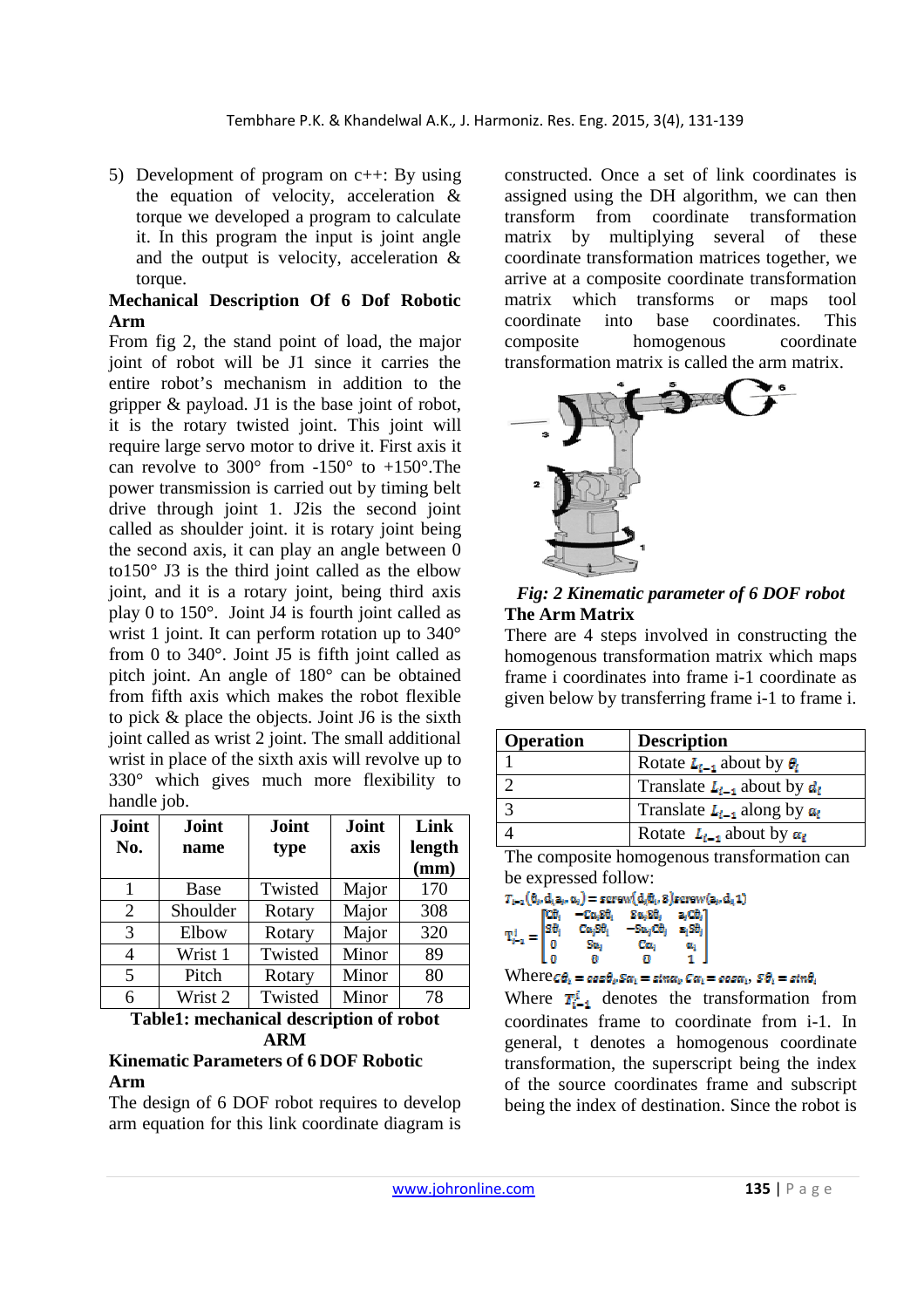articulated robot, the vector of joint variable is θ.

### **Derivation of Arm matrix Equation of 6 DOF articulated loading/Unloading Robot:**

Using above transformation matrix & kinematic parameters table we get the arm matrix of the 6 DOF loading/unloadingrobots by multiplying the six matrices representing the transformation between successive joints.

Therefore, final arm equation 6 DOF loading/unloading Robot is given by  ${}^0T_6 = \frac{1}{T_0} \times {}^2T_1 \times {}^3T_2 \times {}^4T_3 \times {}^5T_4 \times {}^6T_5$ 

## $=$  $A_1 \times A_2 \times A_3 \times A_4 \times A_5 \times A_6$

Substituting all kinematics parameters of 6 DOF loading/unloading robot in homogenous Transformation matrix, we get following results.



Above equation is the final kinematics equation of 6 DOF articulated loading/unloading milling robot which give position & orientation and



To get final matrix, we will multiply all matrices

 ${}^{0}T_{6} = {}^{1}T_{0} \times {}^{2}T_{1} \times {}^{3}T_{2} \times {}^{4}T_{3} \times {}^{5}T_{4} \times {}^{6}T_{5}$  $=$  $A_2 \times A_2 \times A_3 \times A_4 \times A_5 \times A_6$ 



coordinate frame with respect to base coordinate frame of robot or reference coordinate frame of the robot.

| Joint/axis | $\theta_i$ (Degree) | $d_i$ (mm) | $a_i$ (mm) | Œ,    |
|------------|---------------------|------------|------------|-------|
|            |                     | 140        |            |       |
|            |                     |            |            |       |
|            | о,                  |            |            |       |
|            | μ,                  |            |            | $-90$ |
|            | θ.                  |            |            |       |
|            |                     |            |            |       |

#### **Table: 2 Kinematic parameter of 6 DOF robotic ARM**

# **Static Force Analysis**

Robot may be under either position control or force control, Imagine a robot that is following a line , say, on the flat surface of a panel, and is cutting a groove in the surface. If the robot follows a prescribed path, it is under position control. So long as the surface is flat and as long as the robot is following the line on the flat surface. The groove will be uniform. However, if the surface has a slight unknown curvature in it, since the robot is following a given path, it will either cut deeper into the surface , or not cut deep enough

To relate the joint forces and the torque to forces and moment generated at the hand frame of the robot. We will define,

$$
[F] = [f_{\mathcal{R}}f_{\mathcal{Y}}f_{\mathcal{Z}}m_{\mathcal{X}}m_{\mathcal{Y}}m_{\mathcal{Z}}].\dots\dots\dots\dots(1)
$$

Where fx , fy, fz are the forces along the  $x, y, z$ axes of the hand frame and mx, my, mz, are the moment about the x, y, z axes of the hand frame, similarly, we define,

# $[D] = [d_{\kappa}d_{\kappa}d_{\kappa}\delta_{\kappa}\delta_{\kappa}\delta_{\kappa}], \dots \dots \dots \dots \dots \dots (2)$

Which, express displacement and rotation about x, y,z axes of the hand frame. We can also define similar entities for the joint as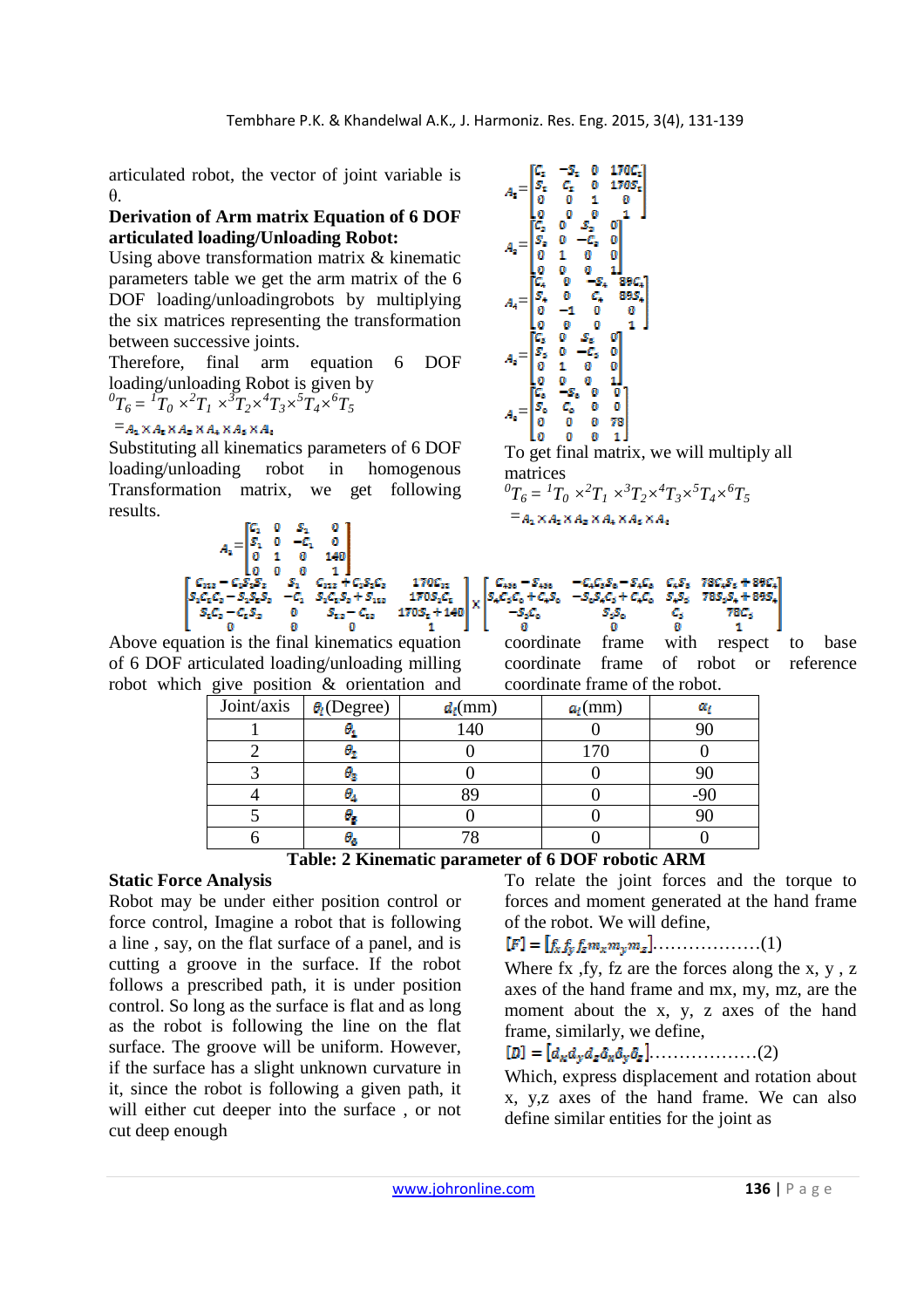# $[T] = [T_1 \ T_2 T_3 \ T_4 \ T_5 \ T_6] \dots \dots \dots \dots (3)$

Which are the torque ( for revolute joints ) and forces ( for prismatic joints ) at each joint, and  $[D_{\theta}] = [d_{\theta 1} d_{\theta 2} d_{\theta 3} d_{\theta 4} d_{\theta 5} d_{\theta 6}] \dots \dots \dots \dots \dots (4)$ 

Which describe the differential movements at the joint, either an angle for revolve joint, or a linear displacement for a prismatic joint.

Using the method of virtual work , which indicate that the total virtual work at the joint must be the same as the total work at the hand frame, we get

# ……………….(5)

Or that force times the displacement at the hand frame is equal to the displacement at the joints.

Substituting this into equation (5) gives

```
[F][j][D_{\rho}] = [T][D_{\rho}], \ldots, \ldots, \ldots, \ldots, (6)
```
**Thiseauationcanberewrittenas** 

## $[T] = [F][j] \dots \dots \dots \dots \dots \dots \dots (7)$

This indicates that the joints force and the moment can be determined from the desired set of forces and moment at the hand frame.

## **Calculation of Mass at Each Joint:**

To calculate the torque at each joint we have to calculate mass of each joint &Jacobean matrix for each joint. To calculate the mass of each link following procedure is followed:

For plain aluminum  $p=7800 \text{ kg/m}^3$ 

```
Volume=l.b.h=170x140x10=2.38\times 10^{-4}m^3
```
### $Mass = m_1 = \rho, \nu = 7800 \times 2.38 \times 10^{-4} = 1.85 kg$

Same calculation can be done to calculate mass of each remaining link, which is summarized in following table:

| Link length | Breadth of link | Height of link | Mass of link |
|-------------|-----------------|----------------|--------------|
|             | 140             |                | 1.85         |
| 308         | 128             |                | 3.07         |
| 320         | 156             |                | 3.89         |
|             |                 |                | 0.34         |
|             |                 |                | 0.312        |
| 78          |                 |                | ገ 304        |

**Table: 3 Masses of e** 

# **Calculation of Jacobean for 6 DOF robotic arm**

A Jacobean is a vector derivative with respect to another vector. If we have a vector valued function of a vector of variables **f**(**x**), the Jacobean is a matrix of partial derivatives- one partial derivative for each combination of components of the vectors. The Jacobean matrix contains all of the information necessary to relate a change in any component of **x** to a change in any component of **f.** The Jacobean is usually written as  $J(f, x)$ , for 6 DOF robotic arm Jacobean can be written as follow,

The complete Jacobean matrix is written as follow:

After placing the value of joint angle in above equation we get the value of final Jacobean matrix as,

| <sup>c</sup> each link |          |           |       |          |        |  |
|------------------------|----------|-----------|-------|----------|--------|--|
| 43.99                  | - 2015 1 | -2800     | и     | u        | ø      |  |
| 7.64                   | -161.71  | $-159.25$ | ø     | ø        | u      |  |
| ø                      | -43.99   | -7.64     | n     | u        | ø      |  |
| ø                      | -0.98    | $-0.98$   | -0.98 | $-0.116$ | -0.116 |  |
| ø                      | 0.17     | 0.17      | 0.17  | -466     | -0.66  |  |
| ۹                      | ū        | u         | n     | - 41.511 | 72     |  |
|                        |          |           |       |          |        |  |

The force matrix for 6 DOF robotic ARM is written as:<br> $\frac{1.85}{1}$ 



The torque at each joint is calculated by using the following equation  $[T] = [j] \times [F]$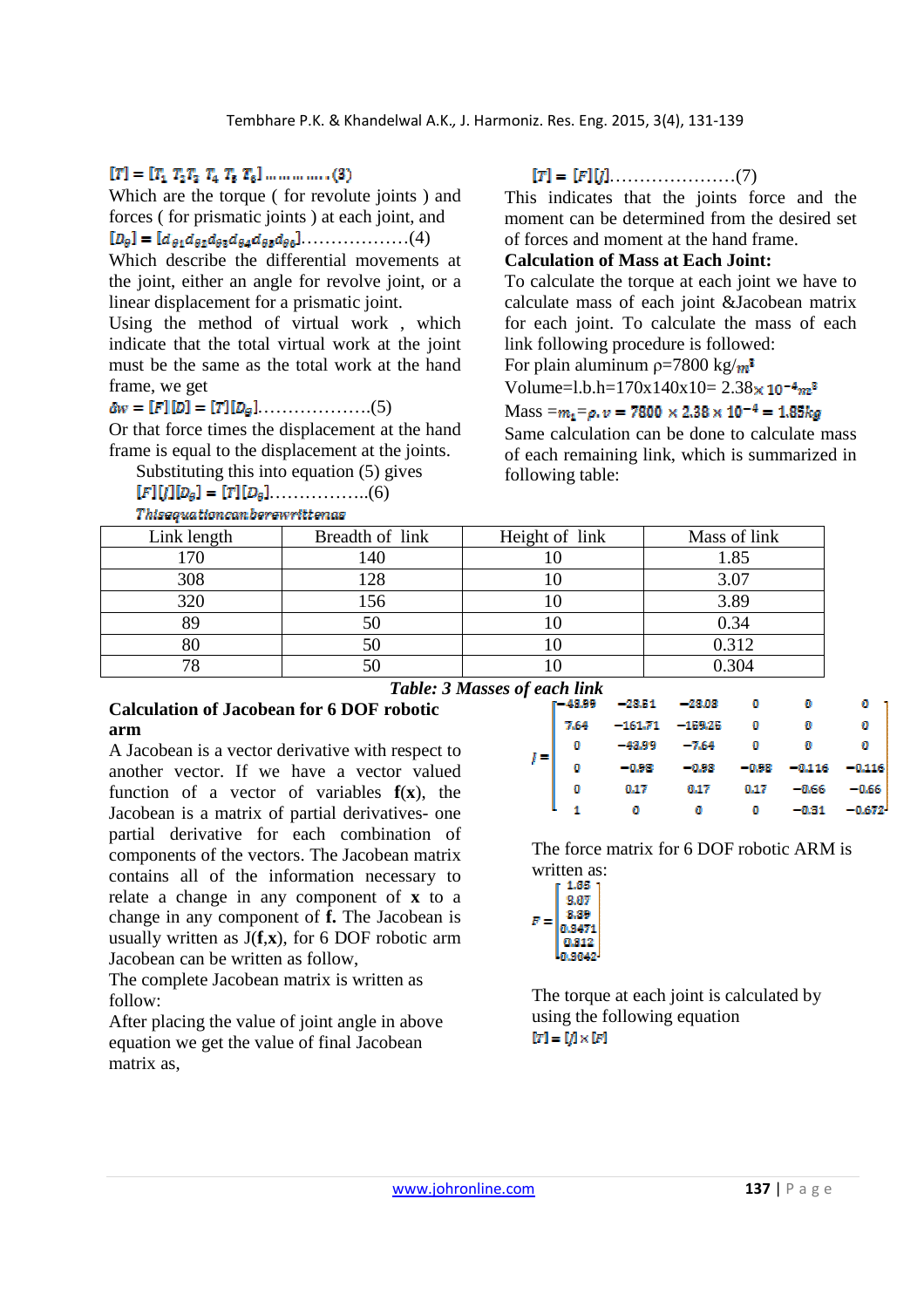

| Joint No.                   | $\theta$<br>8 | $\boldsymbol{d}_i$ | e.  | ĸ,    | Torque(Nm) |
|-----------------------------|---------------|--------------------|-----|-------|------------|
|                             | 80            | 140                | U   | 90    | $-278.13$  |
| $\mathcal{D}_{\mathcal{L}}$ | 75            |                    | 170 | 0     | $-1101.79$ |
| 3                           | 80            |                    | U   | 90    | $-164.94$  |
| 4                           | 45            | 89                 | U   | $-90$ | $-7.45$    |
|                             | 20            |                    |     | 90    | $-0.47$    |
| 6                           | 50            | 78                 | U   | 0     | 1.54       |

## *Table: 4 joint and torque at each angle*

**Result & Discussion:** In this project to design the trajectory of 6 DOF robotic arm, mechanical design of joint & link is selected and static force analysis is performed to calculate the Torque of each Joint. To calculate the Torque, we developed the Jacobean matrix is developed at the robotic arm similarly force matrix is calculated by observing the value of torque we select the suitable rating servo motor at each joint.

**Discussion:** From control point of view, the movement of a robot arm is usually done in two distinct control phases. The first is gross motion control in which the arm moves from an initial position to the vicinity of the desired target position/orientation along the planned trajectory. The second is the fine motion control in which the end effector of the arm dynamically interacts with the object using sensory feedback information to complete the

task. This program is very useful for 4-3-4 trajectory segment to calculate the velocity, acceleration & torque at each joint directly by entering the value of position of each joint which will minimize the time of calculation at each joint. This program is also useful for precise & accurate result of trajectory planning for 6 DOF robotic arm. We can also use this program while microcontroller programming.

## **Conclusion**

In the trajectory planning of 6 DOF robotic arm, the most important thing is the smoothness of the path, because, if the path of the robot makes robot tilt or crash, or if the robot makes dangerous movements, there is no meaning to make trajectory planning or path generation. In the method used, the smoothness is the key point. Besides starting and ending points, via points are determined and the robot has to be passed from these points. In this trajectory